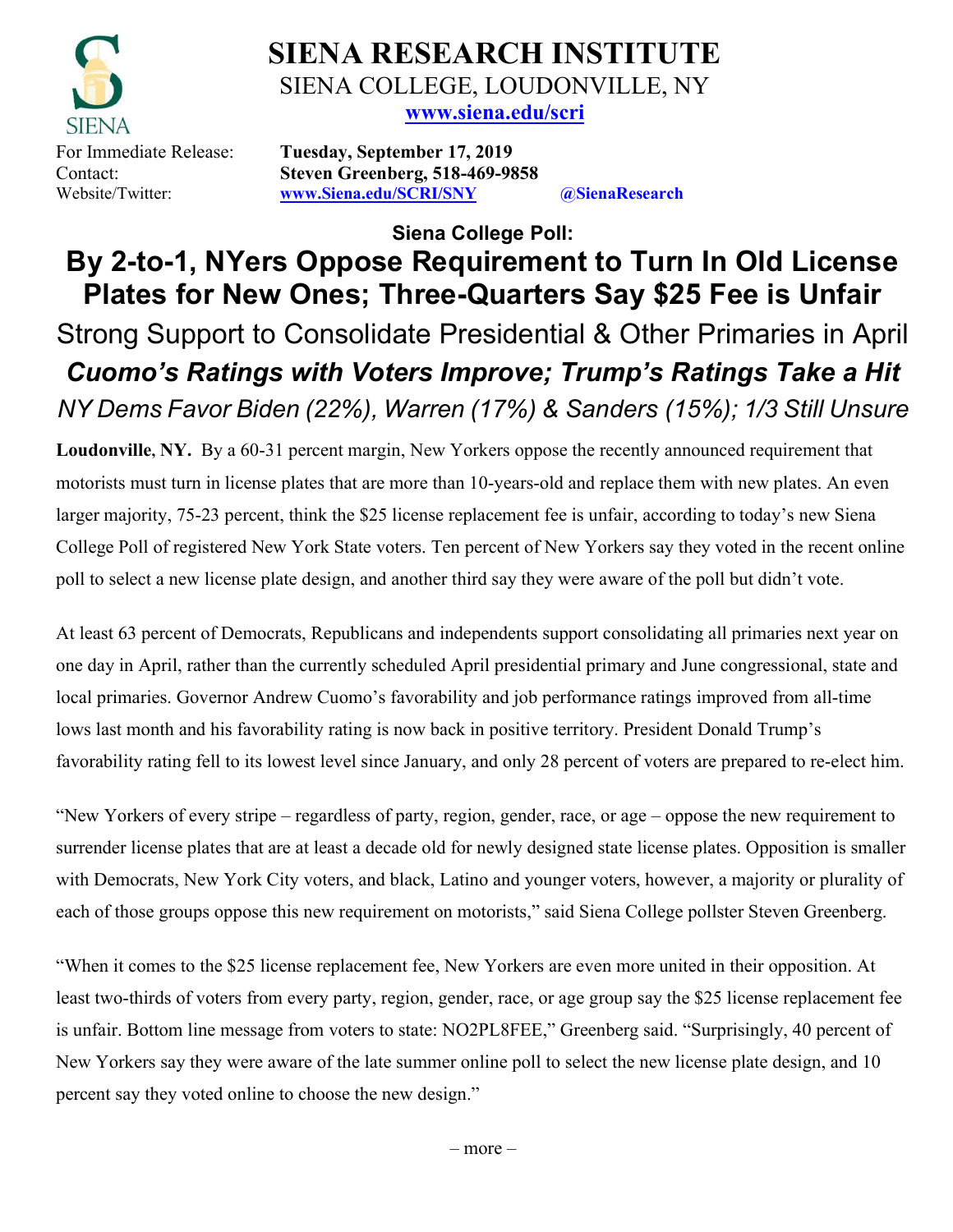#### Siena College Poll – September 17, 2019 – Page 2

# New Yorkers Prefer One Primary Day in 2020, Rather than Two, as Currently Scheduled In 2016, New York had three primary days – presidential in April, congressional in June, and state and local primaries in September. Since then, the Governor and Legislature combined the congressional, state and local primaries into one June primary date. Next year, New York is currently scheduled to have two primaries – the presidential primary on April 28 and congressional, state and local primaries on June 23.

"Governor Cuomo – who has proposed consolidating New York's two 2020 primary days into one April primary for all offices – has found an issue that has broad bipartisan support. At least 60 percent of Democrats, Republican, independents, upstaters, and downstaters support holding one primary in April for all offices, rather than the presidential primary in April and other primaries in June," Greenberg said. "Interestingly, while more than two-thirds of white voters and voters 55 and older support consolidating the primaries, voters under 35 are only slightly in support of consolidation, while black voters are evenly divided."

#### New York Democrats Favor Biden, Warren & Sanders; Biden Seen as Having Best Chance to Win

Asked which candidate they want to see be their party's nominee for president, 22 percent of Democrats say they are supporting former Vice President Joe Biden, closely followed by Sen. Elizabeth Warren (17 percent) and Sen. Bernie Sanders (15 percent). Sen. Kamala Harris has the support of four percent, followed by Mayor Pete Buttigieg with three percent. No other candidate tops one percent. When asked who has the best chance to win in 2020, 37 percent say Biden, with Warren (13 percent) and Sanders (11 percent) trailing far behind.

"Although Biden, Warren and Sanders are leading the pack among New York Democrats, more than one-third of those Democrats – more than support frontrunner Joe Biden – are still undecided," Greenberg said. "We're still more than four months until Iowa and New Hampshire Democrats vote, and seven months until New York Democrats weigh in on the Democratic presidential nomination.

"The national frontrunners are leading with New York Democrats as well. Biden leads with men and women, in New York City and upstate, with white and black voters, and with voters 35 and older. Warren leads with the downstate suburbs and Latino voters, while Sanders is the strong choice of voters under 35," Greenberg said.

Cuomo Poll Bounce; Favorability Barely Back in Positive Territory; Job Performance Still Under Water Cuomo has a 48-46 percent favorability rating, up from negative 43-50 percent in August. His job performance rating is 38-59 percent, up from 34-64 percent last month.

"Cuomo's favorability rating bounced back into positive territory, albeit by two points. He saw the most gain with independents, among whom he's now evenly divided, and upstate voters, with whom he's now under water by 16 points, a significant improvement from 33 points last month," Greenberg said. "And by 49-35 percent (little changed from last month), voters say Cuomo has made New York better in the last nine years as governor."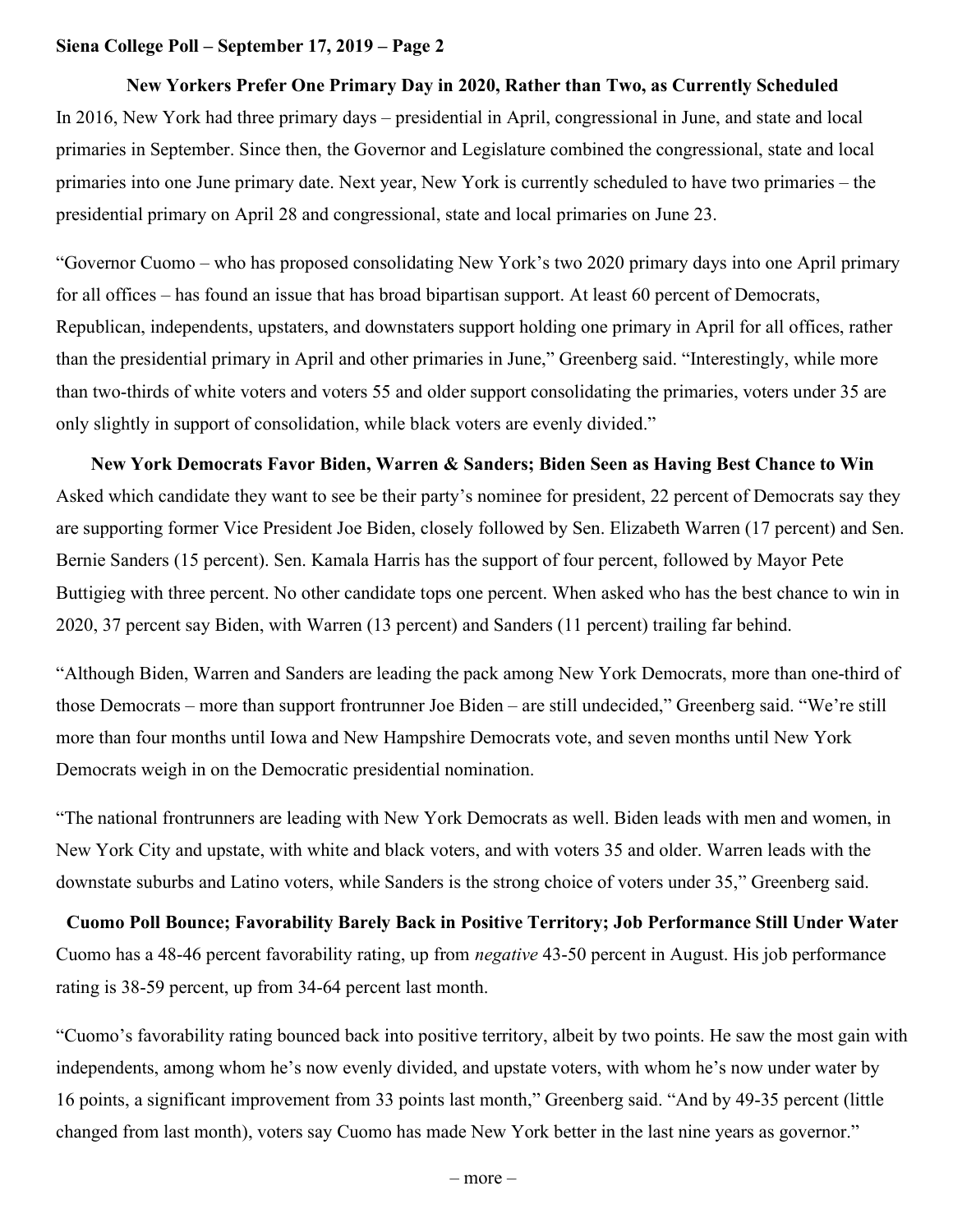#### Siena College Poll – September 17, 2019 – Page 3

Trump Favorability Falls to Lowest Since January; Re-elect = 28%, Two-Thirds Prefer 'Someone Else' Trump has a *negative* 32-64 percent favorability rating, down from 35-62 percent in August. His job performance rating is 28-72 percent, down significantly from 34-66 percent last month. While 28 percent of voters are prepared to re-elect Trump, 66 percent would prefer 'someone else.'

"Trump, with a two-to-one negative favorability rating, has hit his lowest favorability rating since January. His job performance rating, with nearly three-quarters of New Yorkers giving him negative reviews, is the worst it's been this year," Greenberg said. "The President continues to enjoy strong support from Republicans but that's it. While two-thirds of Republicans are prepared to re-elect Trump, 87 percent of Democrats and 61 percent of independents would prefer 'someone else.'"

New Yorkers Say Opioid Crisis Continues to Get Worse Across the State & In their Community In the state, 64 percent of voters say the opioid crisis has worsened, compared to four percent who say it's improved and 23 percent who say it's stayed about the same. In their community, 43 percent say worse, seven percent improved and 38 percent the same.

"Across the country and state, elected officials and politicians have been bemoaning and battling the opioid crisis for years, with several measures to address it being enacted into law. Despite those efforts, a plurality of New Yorkers says the opioid crisis in their community has worsened and nearly two-thirds say it has gotten worse statewide," Greenberg said. "Democrats and New York City voters are not quite as pessimistic, but there is no group of New Yorkers who think the crisis has improved, either statewide or in their community."

#### Odds & Ends

- $\triangleright$  By a 50-39 percent margin (up slightly from 48-41 percent in March), voters want to keep fusion voting.
- $\triangleright$  Opposition to the new law allowing undocumented immigrants to obtain a New York driver's license has narrowed. It is now opposed 50-45 percent, down from 53-43 percent opposition last month.
- $\triangleright$  Support continues, down a little, for legalizing recreational use of marijuana in New York. It is now supported 52-43 percent, down from 55-40 percent in June. In more than two years of polling, support has always been between 52 and 56 percent, and opposition has always been between 40 and 44 percent.
- $\triangleright$  NYS right track/wrong direction is 47-40 percent, up from 45-44 percent last month, its best showing since January. US right track/wrong direction is 33-59 percent, down from 37-53 percent in August.

# # #

This Siena College Poll was conducted September 8-12, 2019 by telephone calls conducted in English to 798 New York State registered voters. Respondent sampling was initiated by asking for the youngest male in the household. It has an overall margin of error of + 4.1 percentage points  $(\pm 6.1)$  percentage points for 359 Democrats) including the design effects resulting from weighting. Sampling was conducted via a stratified dual frame probability sample of landline (ASDE) and cell phone (Dynata) telephone numbers from within New York State. Data was statistically adjusted by age, party by region, and gender to ensure representativeness. The Siena College Research Institute, directed by Donald Levy, Ph.D., conducts political, economic, social and cultural research primarily in NYS. SCRI, an independent, non-partisan research institute, subscribes to the American Association of Public Opinion Research Code of Professional Ethics and Practices. For more information, call Steve Greenberg at (518) 469-9858. For survey crosstabs: www.Siena.edu/SCRI/SNY.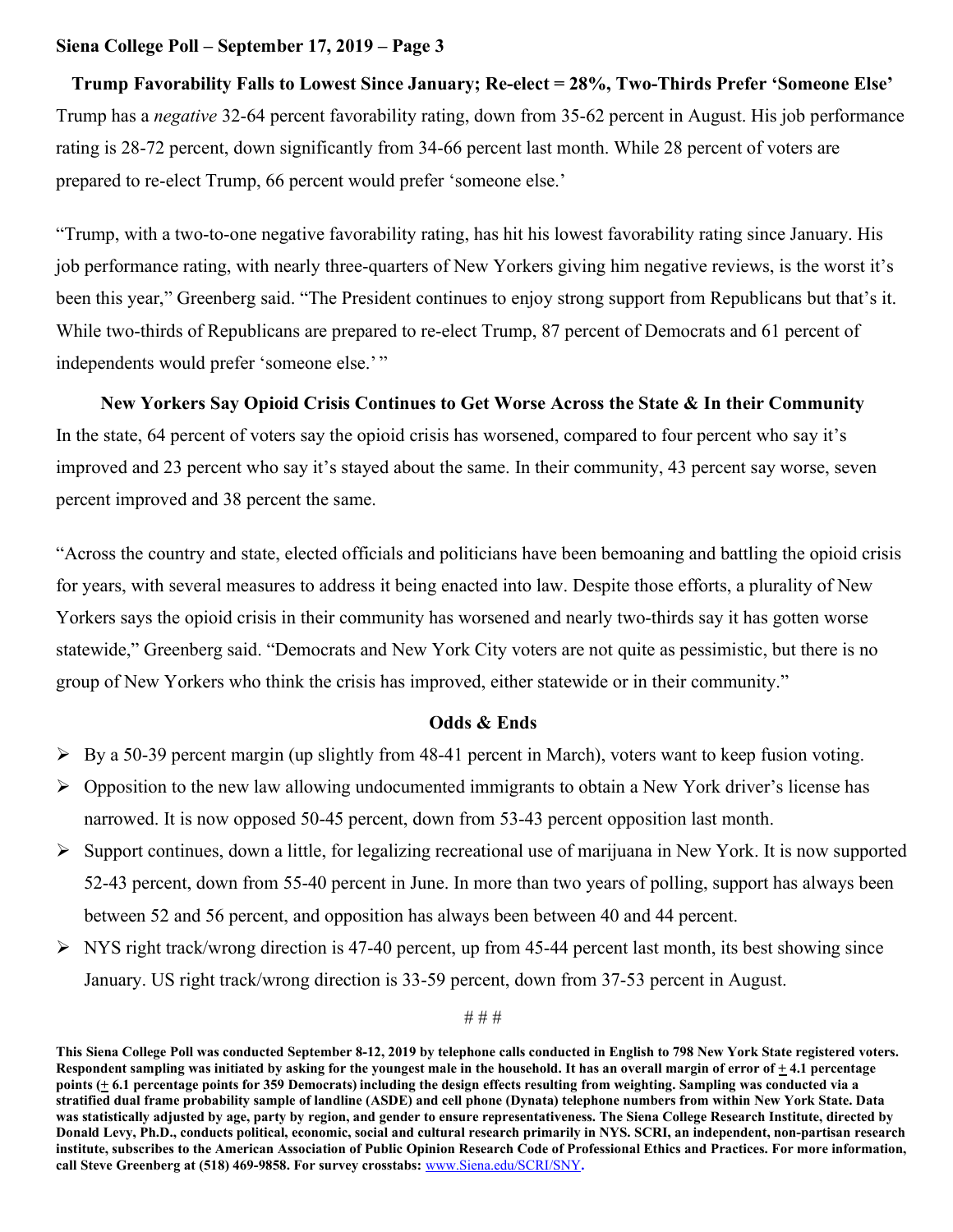

SIENA COLLEGE RESEARCH INSTITUTE

SIENA COLLEGE, LOUDONVILLE, NY

www.siena.edu/scri

| <b>Favorability Ratings</b>                                                           |     |     |                                         |       |           |  |
|---------------------------------------------------------------------------------------|-----|-----|-----------------------------------------|-------|-----------|--|
| <b>Net from</b><br><b>DK/NO</b><br><b>Unfav</b><br><b>Net</b><br>Fav<br><b>August</b> |     |     |                                         |       |           |  |
| <b>NYS Senate</b>                                                                     | 46% | 36% | 18%                                     | $+10$ | $+5$      |  |
| <b>Chuck Schumer</b>                                                                  | 48% | 39% | 13%                                     | $+9$  | $-5$      |  |
| <b>NYS Assembly</b>                                                                   | 43% | 35% | 23%                                     | $+7$  | $+2$      |  |
| Nancy Pelosi                                                                          | 47% | 41% | 12%                                     | $+6$  | <b>NA</b> |  |
| <b>Kirsten Gillibrand</b>                                                             | 41% | 36% | 23%                                     | $+5$  | E         |  |
| <b>Andrew Cuomo</b>                                                                   | 48% | 46% | 6%                                      | $+2$  | $+9$      |  |
| <b>Mitch McConnell</b>                                                                | 22% | 48% | 30%                                     | $-26$ | <b>NA</b> |  |
| Donald Trump                                                                          | 32% | 64% | 4%                                      | $-32$ | $-5$      |  |
| <b>Bill de Blasio</b>                                                                 | 25% | 57% | 18%                                     | $-32$ | -1        |  |
|                                                                                       |     |     | Siena College Poll - September 17, 2019 |       |           |  |

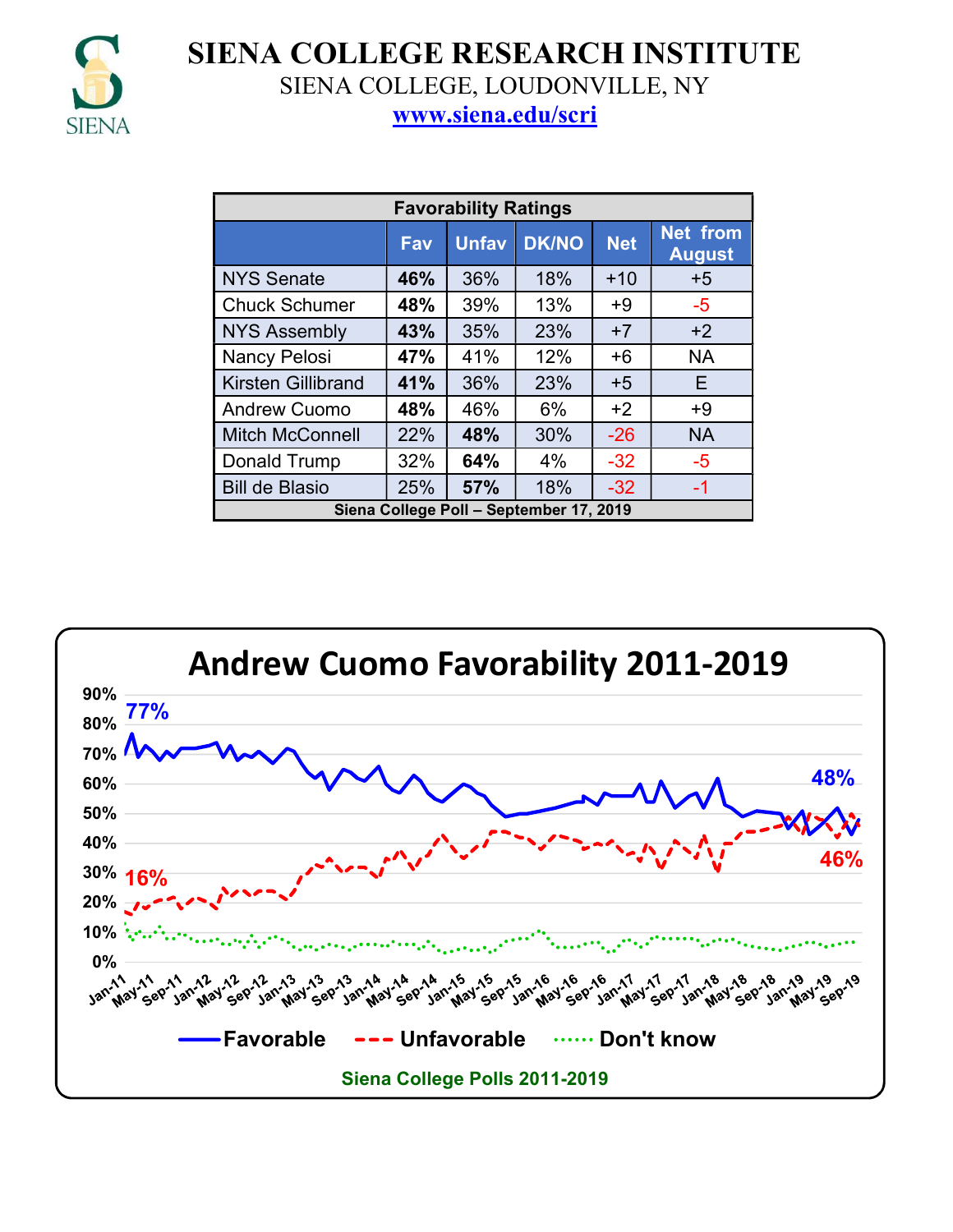

# SIENA COLLEGE RESEARCH INSTITUTE

SIENA COLLEGE, LOUDONVILLE, NY

www.siena.edu/scri

### Siena College Poll Trends – September 2019

Q. 1 Is New York State on the right track, or is it headed in the wrong direction?

| <b>DATE</b>         | <b>RIGHT TRACK</b> | <b>WRONG DIRECTION</b> | <b>DON'T KNOW/NO OPINION</b> |
|---------------------|--------------------|------------------------|------------------------------|
| September 2019      | 47                 | 40                     |                              |
| August 2019         | 45                 | 44                     |                              |
| June 2019           | 44                 | 43                     | 12                           |
| April 2019          | 42                 | 46                     | 13                           |
| March 2019          | 43                 | 46                     |                              |
| February 2019       | 44                 | 45                     |                              |
| January 2019        | 49                 | 40                     |                              |
| <b>HIGHEST EVER</b> | 57(1/13)           | 76 (10/31/10)          | 30(1/07)                     |
| <b>LOWEST EVER</b>  | 14(10/10)          | 26(1/07)               | 7(2/17, 5/13)                |

Q. 2 How would you describe the fiscal condition of New York State right now? Would you describe it as excellent, good, fair, or poor?

| <b>DATE</b>         | <b>EXCELLENT</b> | GOOD-                     | FAIR                               | <b>POOR</b> | DON'T KNOW/NO OPINION |
|---------------------|------------------|---------------------------|------------------------------------|-------------|-----------------------|
| September 2019      |                  | 26                        | 45                                 |             |                       |
| April 2019          |                  | 23                        | 37                                 | 30          |                       |
| January 2019        |                  | 27                        | 39                                 | 24          |                       |
| <b>HIGHEST EVER</b> |                  | $4(4/19, 1/19)$ 29 (7/14) | 49 (8/12)                          | 67(3/22/10) | 7(1/19)               |
| <b>LOWEST EVER</b>  | $0$ (many)       |                           | 6 $(3/22/10,$ etc.) 25 $(3/22/10)$ | 21(12/16)   | 0(4/11, etc.)         |

Q. 3 Is the United States on the right track, or is it headed in the wrong direction?

| <b>DATE</b>         | <b>RIGHT TRACK</b> | <b>WRONG DIRECTION</b> | <b>DON'T KNOW/NO OPINION</b> |
|---------------------|--------------------|------------------------|------------------------------|
| September 2019      | 33                 | 59                     | 8                            |
| August 2019         |                    | 53                     | 10                           |
| June 2019           | 33                 | 60                     |                              |
| April 2019          | 36                 | 54                     |                              |
| March 2019          | 34                 |                        |                              |
| February 2019       | 35                 | 57                     | 8                            |
| January 2019        | 32                 | 62                     |                              |
| <b>HIGHEST EVER</b> | 62(5/09)           | 74 (10/13, 8/11)       | 17 (9/08)                    |
| <b>LOWEST EVER</b>  | 19 (10/13, 10/08)  | 24(12/09)              | 5(1/13)                      |

Q. 6 Do you have a favorable or unfavorable opinion about Andrew Cuomo?

| <b>DATE</b>         | <b>FAVORABLE</b> | <b>UNFAVORABLE</b> | <b>DON'T KNOW/NO OPINION</b> |
|---------------------|------------------|--------------------|------------------------------|
| September 2019      | 48               | 46                 |                              |
| August 2019         | 43               | 50                 |                              |
| June 2019           | 52               | 42                 |                              |
| April 2019          | 47               | 48                 |                              |
| March 2019          | 46               | 48                 |                              |
| February 2019       | 43               | 50                 |                              |
| January 2019        | 51               | 43                 |                              |
| <b>HIGHEST EVER</b> | 77(2/11)         | 50 (8/19, 2/19)    | 24 (1/06, 2/06, 9/07)        |
| <b>LOWEST EVER</b>  | 43 (8/19, 2/19)  | 14 (8/09)          | 3(10/16, 10/20/10)           |

Q. 7 Do you have a favorable or unfavorable opinion about the New York State Assembly?

| <b>DATE</b>         | <b>FAVORABLE</b> | <b>UNFAVORABLE</b> | <b>DON'T KNOW/NO OPINION</b> |
|---------------------|------------------|--------------------|------------------------------|
| September 2019      | 42               | 35                 |                              |
| August 2019         | 43               | 38                 | 19                           |
| June 2019           | 47               | 36                 |                              |
| April 2019          | 48               | 33                 | 19                           |
| March 2019          | 44               | 35                 |                              |
| February 2019       | 43               | 38                 | 18                           |
| January 2019        | 48               | 32                 | 20                           |
| <b>HIGHEST EVER</b> | 48 (4/19, 1/19)  | 61(7/10)           | 23 (9/19)                    |
| <b>LOWEST EVER</b>  | 25(7/10)         | 32(1/19)           | 10(5/15)                     |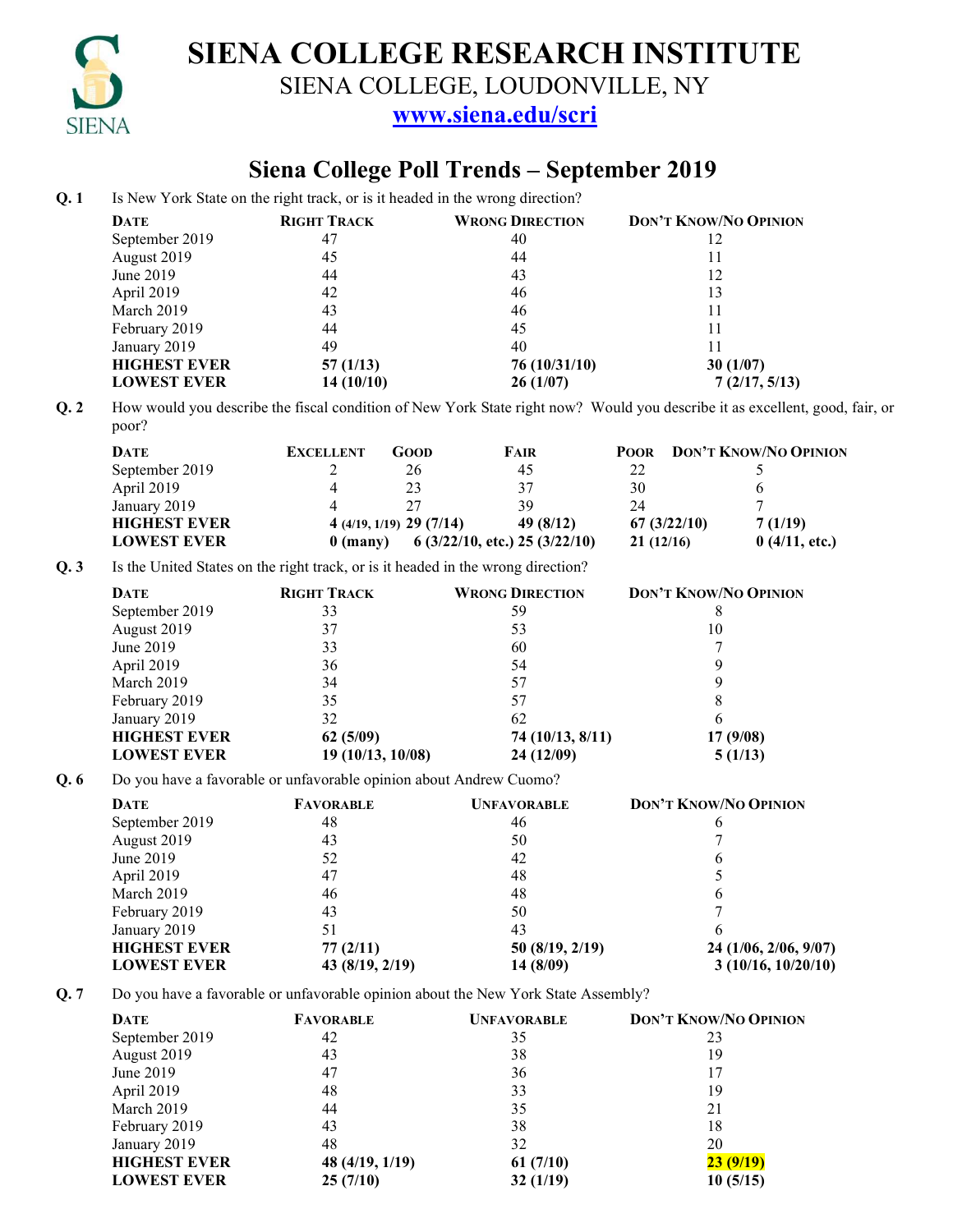# Siena College Poll Trends – September 2019 – Page 2

Q. 8 Do you have a favorable or unfavorable opinion about the New York State Senate?

| <b>DATE</b>         | <b>FAVORABLE</b> | <b>UNFAVORABLE</b> | <b>DON'T KNOW/NO OPINION</b> |
|---------------------|------------------|--------------------|------------------------------|
| September 2019      | 46               | 36                 | 18                           |
| August 2019         | 45               | 40                 | 16                           |
| June 2019           | 46               | 39                 | 16                           |
| April 2019          | 46               | 39                 | 16                           |
| March 2019          | 46               | 38                 | 16                           |
| February 2019       | 43               | 41                 | 17                           |
| January 2019        | 49               | 38                 | 13                           |
| <b>HIGHEST EVER</b> | 50(2/17)         | 74 (7/09)          | 18 (9/19)                    |
| <b>LOWEST EVER</b>  | 20(7/09)         | 35(5/17)           | 6(7/09)                      |

Q. 9 Do you have a favorable or unfavorable opinion about Donald Trump?

| <b>DATE</b>         | <b>FAVORABLE</b> | <b>UNFAVORABLE</b> | <b>DON'T KNOW/NO OPINION</b> |
|---------------------|------------------|--------------------|------------------------------|
| September 2019      | 32               | 64                 |                              |
| August 2019         | 35               | 62                 |                              |
| June 2019           | 34               | 63                 |                              |
| April 2019          | 38               | 59                 |                              |
| March 2019          | 36               | 60                 |                              |
| February 2019       | 35               | 59                 | <sub>0</sub>                 |
| January 2019        | 32               | 64                 |                              |
| <b>HIGHEST EVER</b> | 41(12/16)        | 72 (8/16)          | 10(10/13)                    |
| <b>LOWEST EVER</b>  | 24(8/16)         | 53 $(12/16)$       | 2(9/15)                      |

Q. 10 Do you have a favorable or unfavorable opinion about Chuck Schumer?

| <b>DATE</b>         | <b>FAVORABLE</b> | <b>UNFAVORABLE</b> | <b>DON'T KNOW/NO OPINION</b> |
|---------------------|------------------|--------------------|------------------------------|
| September 2019      | 48               | 39                 |                              |
| August 2019         | 53               | 39                 | 8                            |
| June 2019           | 54               | 40                 | O                            |
| April 2019          | 49               | 43                 |                              |
| March 2019          | 51               | 41                 | 8                            |
| February 2019       | 47               | 46                 |                              |
| January 2019        | 53               | 39                 |                              |
| <b>HIGHEST EVER</b> | 70 (7/05)        | 46(2/19)           | 17(2/05)                     |
| <b>LOWEST EVER</b>  | 47(2/19)         | 20(2/05, 11/06)    | 4(10/31/10)                  |

Q. 11 Do you have a favorable or unfavorable opinion about Kirsten Gillibrand?

| <b>DATE</b>         | <b>FAVORABLE</b> | <b>UNFAVORABLE</b>    | <b>DON'T KNOW/NO OPINION</b> |
|---------------------|------------------|-----------------------|------------------------------|
| September 2019      | 41               | 36                    | 23                           |
| August 2019         | 41               | 36                    | 23                           |
| June 2019           | 44               | 36                    | 20                           |
| April 2019          | 41               | 35                    | 24                           |
| March 2019          | 43               | 33                    | 23                           |
| February 2019       | 44               | 34                    | 21                           |
| January 2019        | 48               | 31                    | 21                           |
| <b>HIGHEST EVER</b> | 61(12/12)        | 36 (9/19, 8/19, 6/19) | 56 $(1/09)$                  |
| <b>LOWEST EVER</b>  | 26(3/09)         | 14 (1/09)             | 14 (10/31/10)                |

Q. 12 Do you have a favorable or unfavorable opinion about Bill de Blasio?

| <b>DATE</b>         | <b>FAVORABLE</b> | <b>UNFAVORABLE</b> | <b>DON'T KNOW/NO OPINION</b> |
|---------------------|------------------|--------------------|------------------------------|
| September 2019      | 25               |                    | 18                           |
| August 2019         | 26               | 57                 |                              |
| June 2019           | 29               | 53                 |                              |
| April 2019          | 33               | 50                 |                              |
| March 2019          | 34               | 50                 | 16                           |
| January 2019        | 38               | 46                 | 16                           |
| <b>HIGHEST EVER</b> | 44 (1/18)        | 57 (9/19, 8/19)    | 32(11/13)                    |
| <b>LOWEST EVER</b>  | 25(9/19)         | 27(11/13)          | 15(2/16)                     |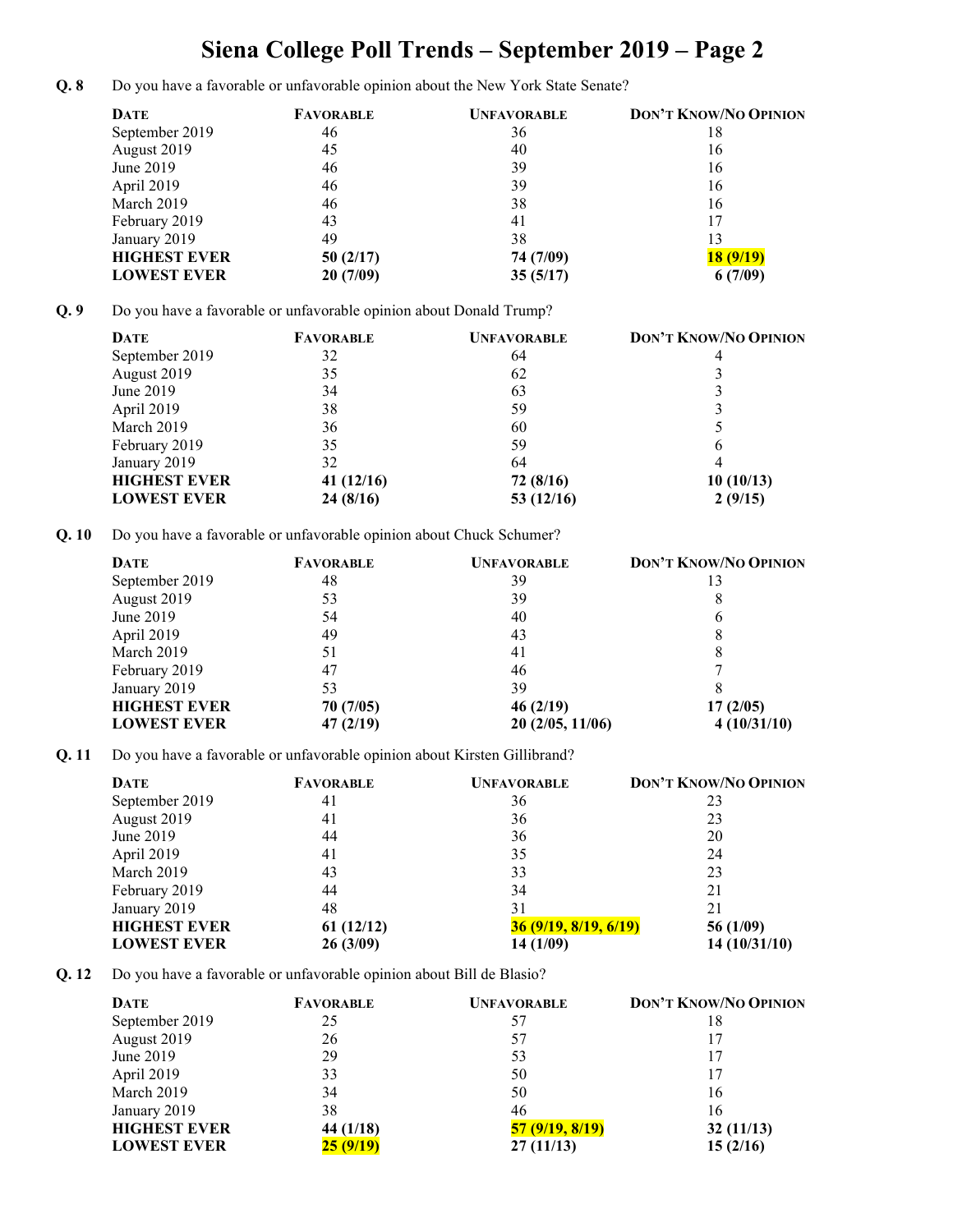### Siena College Poll Trends – September 2019 – Page 3

Q. 13 Do you have a favorable or unfavorable opinion about Nancy Pelosi?

| <b>DATE</b>         | <b>FAVORABLE</b> | <b>UNFAVORABLE</b> | <b>DON'T KNOW/NO OPINION</b> |
|---------------------|------------------|--------------------|------------------------------|
| September 2019      | 47               |                    |                              |
| June 2019           | $4^{\circ}$      | 45                 |                              |
| May 2017            | 43               | 41                 | 16                           |
| <b>HIGHEST EVER</b> | 47 (9/19, 6/19)  | 45(6/19)           | 16(5/17)                     |
| <b>LOWEST EVER</b>  | 43 (5/17)        | 41 (9/19, 5/17)    | 8(6/19)                      |

Q. 14 Do you have a favorable or unfavorable opinion about Mitch McConnell?

| <b>DATE</b>         | <b>FAVORABLE</b> | <b>UNFAVORABLE</b> | <b>DON'T KNOW/NO OPINION</b> |
|---------------------|------------------|--------------------|------------------------------|
| September 2019      | າາ<br>∠∠         | 48                 | 30                           |
| June 2019           | 25               | 50                 | 24                           |
| May 2017            | 20               | 48                 |                              |
| <b>HIGHEST EVER</b> | 25(6/19)         | 50(6/19)           | 32(5/17)                     |
| <b>LOWEST EVER</b>  | 20(5/17)         | 48 (9/19, 5/17)    | 24(6/19)                     |

Q. 15 How would you rate the job that Andrew Cuomo is doing as Governor? Would you rate it excellent, good, fair, or poor?

| <b>DATE</b>         | <b>EXCELLENT</b> | <b>GOOD</b>     | <b>FAIR</b> | <b>POOR</b>                      | DON'T KNOW/NO OPINION |
|---------------------|------------------|-----------------|-------------|----------------------------------|-----------------------|
| September 2019      |                  | 31              | 34          | 25                               |                       |
| August 2019         | b                | 28              | 32          | 32                               |                       |
| June 2019           |                  | 31              | 34          | 27                               |                       |
| April 2019          |                  | 29              | 32          | 30                               |                       |
| March 2019          |                  | 31              | 32          | 29                               |                       |
| February 2019       | 8                | 27              | 33          | 31                               |                       |
| January 2019        |                  | 34              | 31          | 25                               |                       |
| <b>HIGHEST EVER</b> | 17(1/12)         | 47 (4/12, etc.) |             | 40 (6/16, 7/15, 12/14) 32 (8/19) | 28(1/11)              |
| <b>LOWEST EVER</b>  | 5(9/16)          | 27(2/19)        | 24(1/11)    | 4(2/11, 1/11)                    | 0(2/16, 5/15, 10/14)  |

Q. 16 Taking everything into consideration, do you think in nine years as Governor, Andrew Cuomo has made New York a better place OR a worse place to live?

| DATE                | <b>BETTER</b> | <b>WORSE</b> | (SAME)  | <b>DON'T KNOW/NO OPINION</b> |
|---------------------|---------------|--------------|---------|------------------------------|
| September 2019      | 49            | 35           |         |                              |
| August 2019         |               | 39           |         |                              |
| <b>HIGHEST EVER</b> | 51 (8/19)     | 39(8/19)     | 9(9/19) | 7 (9/19)                     |
| <b>LOWEST EVER</b>  | 49 (9/19)     | 35(9/19)     | 5(8/19) | 5(8/19)                      |

Q. 17 Donald Trump has said he's running for re-election as President in 2020. As things stand now, would you vote to re-elect him or would prefer someone else?

| <b>DATE</b>         | <b>RE-ELECT</b> | <b>SOMEONE ELSE</b> | <b>DON'T KNOW/NO OPINION</b> |
|---------------------|-----------------|---------------------|------------------------------|
| September 2019      | 28              | 66                  |                              |
| August 2019         |                 | 64                  |                              |
| June 2019           | 29              | 68                  |                              |
| <b>HIGHEST EVER</b> | 32(8/19)        | 68 (6/19)           | 6(9/19)                      |
| <b>LOWEST EVER</b>  | 28(9/19)        | 64 (8/19)           | 3(6/19)                      |

Q. 18 How would you rate the job that Donald Trump is doing as President? Would you rate it excellent, good, fair, or poor?

| <b>DATE</b> |                     | <b>EXCELLENT</b>              | <b>GOOD</b>    | <b>FAIR</b> |           | <b>POOR DON'T KNOW/NO OPINION</b> |
|-------------|---------------------|-------------------------------|----------------|-------------|-----------|-----------------------------------|
|             | September 2019      |                               | 16             | 21          |           |                                   |
|             | August 2019         |                               |                | 16          | 50        |                                   |
|             | June 2019           |                               | 16             | 18          | 52        |                                   |
|             | April 2019          |                               | 18             | 17          | 48        |                                   |
|             | March 2019          | 14                            |                | 19          | 49        |                                   |
|             | February 2019       | 14                            | 19             | 16          | 50        |                                   |
|             | <b>HIGHEST EVER</b> | 19 (6/18)                     | 19(2/19, 7/17) | 21(9/19)    | 63(10/17) | 3(4/17)                           |
|             | <b>LOWEST EVER</b>  | 8 $(10/17, 9/17)$ 13 $(4/18)$ |                | 12(6/18)    |           | 48 (4/19, 2/17)<br>0(4/19, 10/17) |